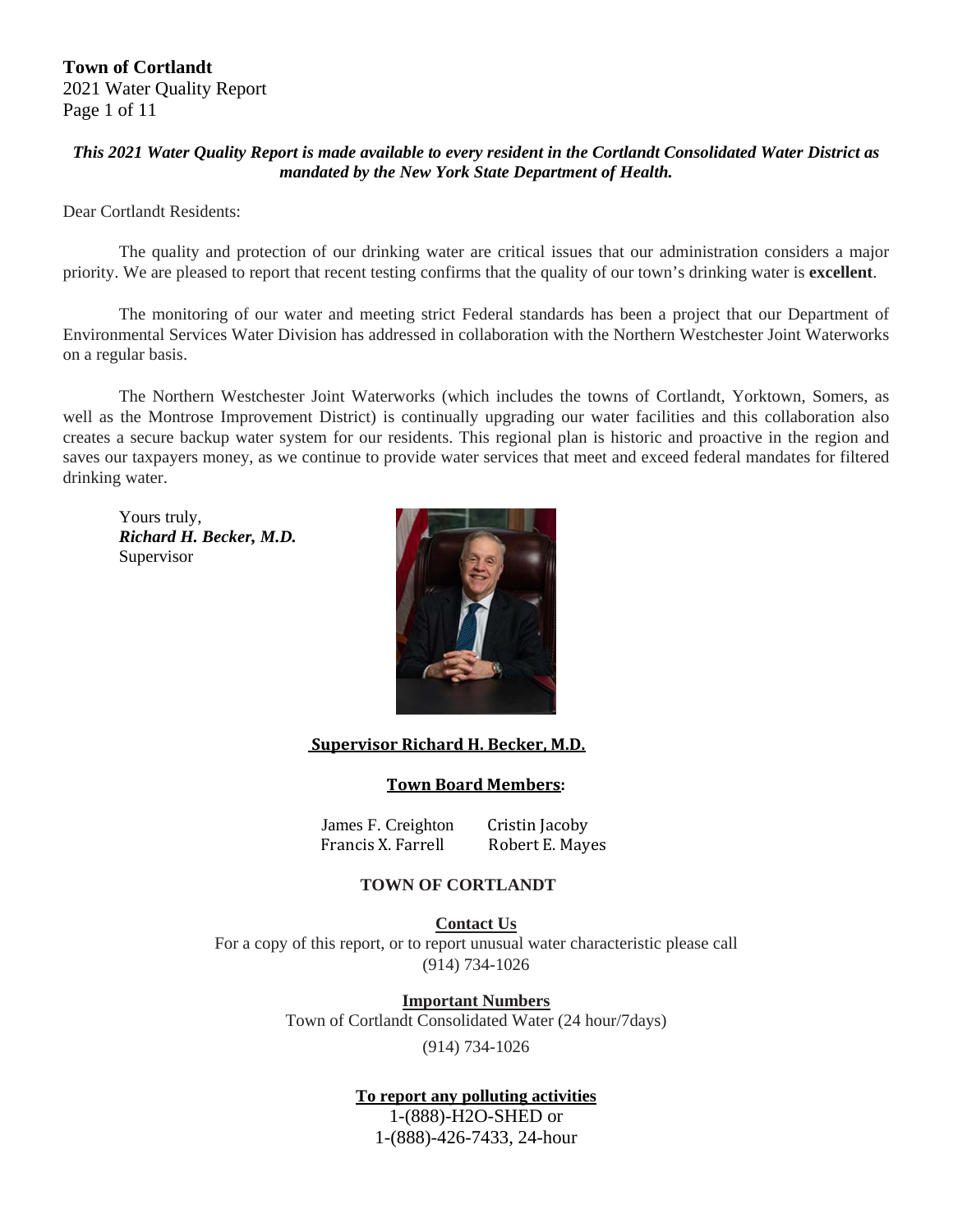**Town of Cortlandt**  2021 Water Quality Report Page 2 of 11



# A**nnual Drinking Water Quality Report for 2021 Cortlandt Consolidated Water District**

167 Roa Hook Road Cortlandt Manor, NY 10567 (New York State I.D.#: 5903423) (Westchester County I.D.#: 00017) **Contacts: Stephen Ferreira, P.E., Director of Environmental Services**

#### **INTRODUCTION**

To comply with State regulations, the Cortlandt Consolidated Water District, will be annually issuing a report describing the quality of our drinking water. The purpose of this report is to raise your understanding of drinking water and awareness of the need to protect our drinking water sources. Last year, your tap water met or exceeded all State and Federal drinking water health standards.

This report provides an overview of last year's water quality. Included are details about where your water comes from, what it contains, and how it compares to State standards. The office for the Water Division is located at 167 Roa Hook Road across from Camp Smith.

If you want to learn more, please attend any of our regularly scheduled Town board meetings. The Town Board holds it monthly meetings on Tuesday in the Vincent F. Nyberg General Meeting room at the Town Hall at 7:30 pm. They also have three work sessions a month, meeting on Mondays. Special meetings are held as necessary. All meetings are open to the public. For more information, contact the Supervisors Office at 734-1002 or visit the Town of Cortlandt Website.

If you have any questions about this report or concerning your drinking water, please contact Stephen J. Ferreira, P.E. at (914) 734-1026.

#### **WHERE DOES MY WATER COME FROM**

In general, the sources of drinking water (both tap and bottled) include rivers, lakes, streams, ponds, reservoirs, springs and wells. As water travels over the surface of the land or through the ground, it dissolves naturally occurring minerals and in some cases, radioactive material, and can pick up substances resulting from the presence of animals or from human activities. Contaminants that may be present in source water include the following: microbial contaminants, inorganic contaminants, pesticides and herbicides, organic chemical contaminants, and radioactive contaminants. In order to ensure that tap water is safe to drink, the State and the EPA prescribe regulations that limit the amount of certain contaminants in water provided by public water systems. The State Health Department's and the FDA's regulations establish limits for contaminants in bottled water, which must provide the same protection for public health.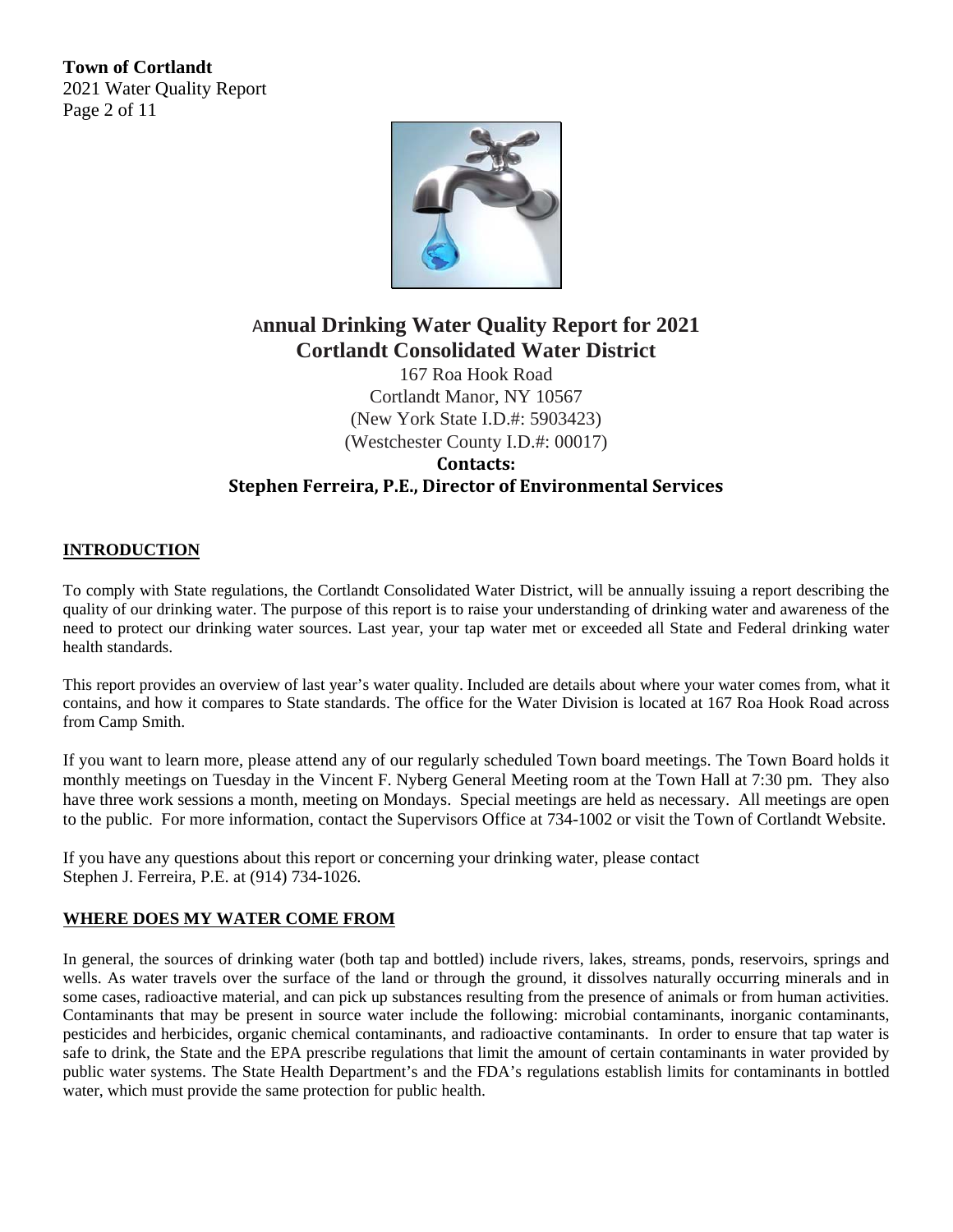# **Town of Cortlandt**

### 2021 Water Quality Report

Page 3 of 11

Our water main source is the New York City DEP Catskill Aqueduct in the Town of Cortlandt. Water at The Catskill Water Treatment Plant is treated with the following processes prior to distribution: pH adjustment, coagulation, filtration, chlorine disinfection and corrosion control.

A connection with the City of Peekskill water system is maintained as a supplementary supply in the event that the Catskill water is not available. Also, treated water from the Amawalk Water Treatment Plant on Route 35 in Somers, can be used as an emergency water supply via a 24" transmission main from Yorktown.

The NYS DOH has evaluated the susceptibility of water supplies statewide to potential contamination under the Source Water Assessment Program (SWAP), and their findings are summarized in the paragraphs below. It is important to stress that these assessments were created using available information and only estimate the potential for source water contamination. Elevated susceptibility ratings do not mean that source water contamination has or will occur for this potable water supply (PWS).This PWS provides treatment and regular monitoring to ensure the water delivered to consumers meets all applicable standards.

This PWS obtains water from the New York City water supply system. Water either comes from the Catskill/Delaware watersheds east of the Hudson River and/or from the Croton watershed in Putnam and Westchester counties. The New York City Department of Environmental Protection (DEP) implements a series of programs to evaluate and protect source water quality within these watersheds. Their efforts focus on three important program areas: the enforcement of strengthened Watershed Rules and Regulations; the acquisition and protection of watershed lands; and implementation of partnership programs that target specific sources of pollution in the watersheds.

## **FACTS AND FIGURES**

Our water system serves approx. 28,600 people through 8,100 services connections. The total water distributed in 2021 was 0.98 billion gallons. The daily average of treated water pumped into the distribution system is 2.9 million gallons per day. For the year of 2021 we had an unaccounted for water total of 34%. This water was used to flush mains, fight fires, and lost in water main and service connection leakage, etc. Water customers in 2021 were charged \$9.33 per 1,000 gallons of water for an average annual bill of approximately \$803.00.

### **ARE THERE CONTAMINANTS IN OUR DRINKING WATER?**

As the State regulations require, we routinely test your drinking water for numerous contaminants. These contaminants include: total coliform, turbidity, inorganic compounds, nitrate, nitrite, lead and copper, volatile organic compounds, total Trihalomethanes, and synthetic organic compounds. The tables presented below depict which compounds were detected in your drinking water. The State allows us to test for some contaminants less than once per year because the concentrations of these contaminants do not change frequently. Some of our data, though representative, are more than one year old.

Some people may be more vulnerable to disease causing microorganisms or pathogens in drinking water than the general population. Immuno-compromised persons such as persons with cancer undergoing chemotherapy, persons who have undergone organ transplants, people with or HIV/AIDS or other immune system disorders, some elderly and infants, can be particularly at risk from infections. These people should seek advice from their health care providers about their drinking water. EPA/CDC guidelines on appropriate means to lessen the risk of infection by Cryptosporidium, Giardia and other microbial contaminants are available from the EPA's Safe Drinking Water Hotline (800) 426-4791.

It should be noted that all drinking water, including bottled drinking water, may reasonably be expected to contain at least small amounts of some contaminants. The presence of contaminants does not necessarily indicate that water poses a health risk. More information about contaminants and potential health effects can be obtained by calling the EPA's Safe Drinking Water Hotline (800-426-4791) or the Westchester County Health Department at (914) 813-5000.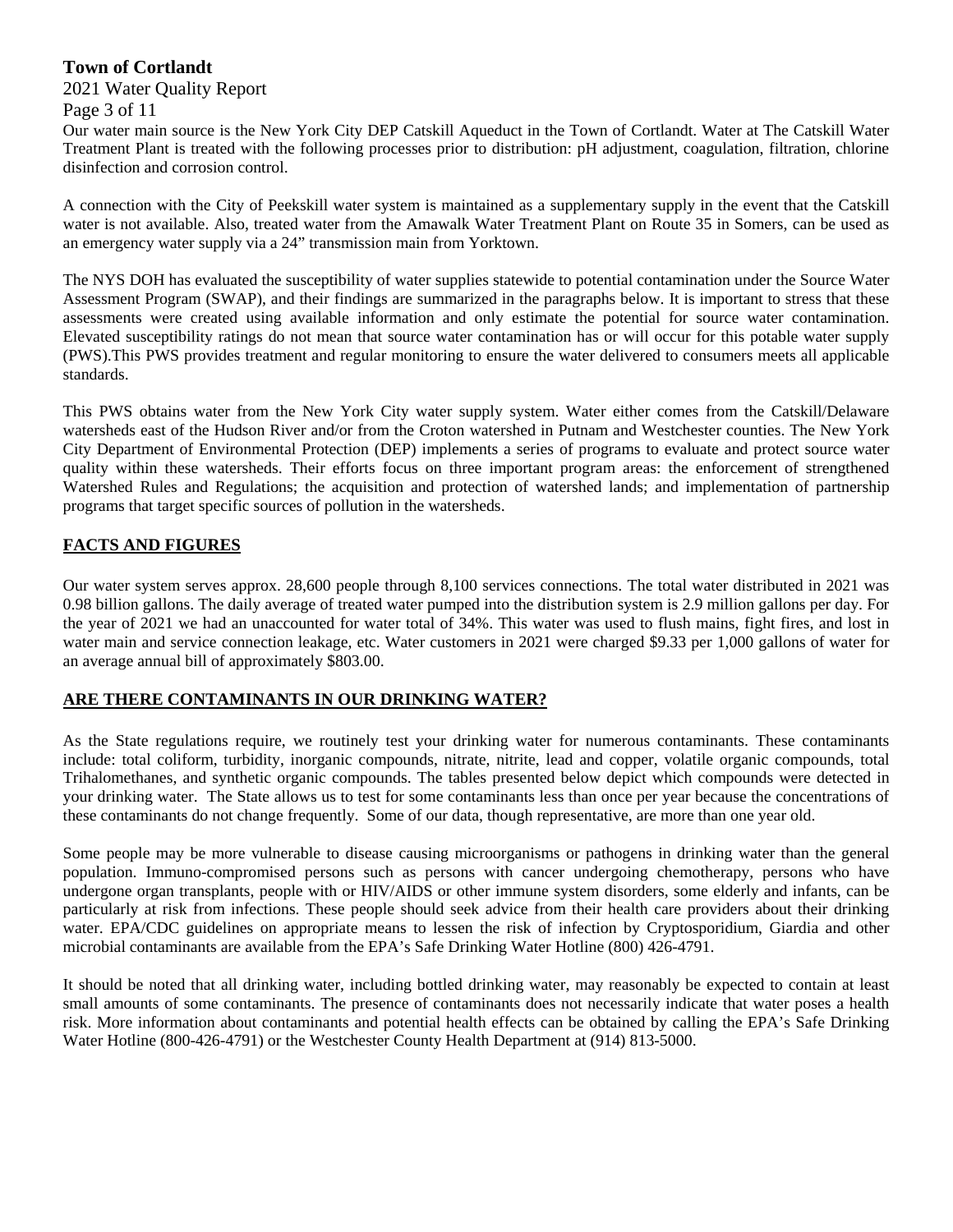# **Town of Cortlandt**

2021 Water Quality Report Page 4 of 11

| Table $#1$                                    |  |
|-----------------------------------------------|--|
| <b>Catskill (NWJWW) Detected Contaminants</b> |  |

| Contaminant                       | <b>Violation</b> | Date of                                    | Level<br><b>Detected</b> | Unit                           | <b>MCLG</b> | <b>Regulatory</b><br>Limit (MCL, | <b>Likely Source of</b>                                                                                 |  |  |  |  |
|-----------------------------------|------------------|--------------------------------------------|--------------------------|--------------------------------|-------------|----------------------------------|---------------------------------------------------------------------------------------------------------|--|--|--|--|
|                                   | Yes/No           | <b>Sample</b>                              | (Average $\&$<br>Range)  | <b>Measurement</b>             |             | TT, or AL)                       | Contaminant                                                                                             |  |  |  |  |
| <b>Inorganic</b>                  |                  |                                            |                          |                                |             |                                  |                                                                                                         |  |  |  |  |
| <b>Alkalinity</b>                 | no               | $1/1 -$<br>12/31/21                        | 21.6<br>$(13.3-73)$      | mg/L as<br>CaCO <sub>3</sub>   | N/A         | N/A                              | Naturally occurring                                                                                     |  |  |  |  |
| <b>Hardness</b>                   | no               | $\overline{1/1}$ –<br>12/31/21             | 22.3<br>$(11.4 - 130)$   | $mg/L$ as<br>CaCO <sub>3</sub> | N/A         | N/A                              | Naturally occurring                                                                                     |  |  |  |  |
| <b>Barium</b>                     | no               | 6/4/21                                     | 0.007                    | mg/L                           | 2           | <b>MCL</b><br>2                  | Erosion of natural deposits.                                                                            |  |  |  |  |
| <b>Chloride</b>                   | no               | 6/4/21                                     | 11.7                     | mg/L                           | N/A         | MCL 250                          | Naturally occurring or road<br>salt                                                                     |  |  |  |  |
| pH                                | no               | $1/1 -$<br>12/31/21                        | 7.66<br>$(7.21 - 8.58)$  | N/A                            | N/A         | N/A                              | N/A                                                                                                     |  |  |  |  |
| Phosphorus, Ortho                 | no               | $1/1 -$<br>12/31/21                        | 0.78<br>$(0.64 - 1.37)$  | mg/L                           | N/A         | N/A                              | Additive to prevent corrosion                                                                           |  |  |  |  |
| Sodium <sup>3</sup>               | no               | 6/4/21                                     | 7.91                     | mg/L                           | N/A         | $(20)^3$                         | Naturally occurring or road<br>salt                                                                     |  |  |  |  |
| <b>Synthetic Organic</b>          |                  |                                            |                          |                                |             |                                  |                                                                                                         |  |  |  |  |
| Perfluorooctanoic Acid<br>(PFOA)  | no               | 2/18/21<br>6/4/21<br>8/12/21<br>10/22/2021 | < 2.0<br>(<2.0)          | ng/L                           | N/A         | <b>MCL</b><br>10                 | Released into the envi-<br>ronment from widespread use<br>of commercial and industrial<br>applications. |  |  |  |  |
| Perfluorooctanesulfonic<br>(PFOS) | no               | 2/18/21<br>6/4/21<br>8/12/21<br>10/22/2021 | <2.0<br>(<2.0)           | ng/L                           | N/A         | <b>MCL</b><br>10                 | Released into the envi-<br>ronment from widespread use<br>of commercial and industrial<br>applications. |  |  |  |  |
| 1,4 Dioxane                       | no               | 2/18/21<br>6/4/21<br>8/12/21<br>10/22/2021 | <2.0<br>(<2.0)           | ng/L                           | N/A         | <b>MCL</b><br>1000               | Released into the envi-<br>ronment from widespread use<br>of commercial and industrial<br>applications. |  |  |  |  |

| <b>Microbiological</b>                                       |    |         |                                                                           |            |          |                                   |                                                         |  |  |  |  |
|--------------------------------------------------------------|----|---------|---------------------------------------------------------------------------|------------|----------|-----------------------------------|---------------------------------------------------------|--|--|--|--|
| <b>Filtration Turbidity</b> <sup>5</sup>                     | no | 4/26/21 | Max Turb= $0.70$<br>$\%$ < 0.3 = 99.80%<br>Range 0.04-0.7<br>Average 0.07 | <b>NTU</b> | N/A      | $TT = 95\%$ of<br>samples<0.3 NTU | Soil runoff.                                            |  |  |  |  |
| <b>Radioactive</b>                                           |    |         |                                                                           |            |          |                                   |                                                         |  |  |  |  |
| <b>Combined</b><br>Radium 226 and<br>Radium 228 <sup>6</sup> | no | 8/13/21 | 0.1961                                                                    | pCi/L      | $\Omega$ | MCL 5 $pCi/L$                     | Decay of natural deposits.                              |  |  |  |  |
| <b>Gross Alpha Activity</b>                                  | no | 8/13/21 | $-0.322+/-0.509$                                                          | pCi/L      | $\Omega$ | MCL 15                            | Decay of natural deposits.                              |  |  |  |  |
| Gross Beta activity <sup>4</sup>                             | no | 8/13/21 | $1.35 + (-0.941)$                                                         | pCi/L      | $\Omega$ | MCL 50 pCi/L                      | Decay of natural deposits and human-<br>made emissions. |  |  |  |  |
| <b>Total Uranium</b>                                         | no | 8/12/21 | $0.016 + (-0.001)$                                                        | $\mu$ g/L  | $\Omega$ | $30 \mu g/L$                      | Erosion of natural deposits                             |  |  |  |  |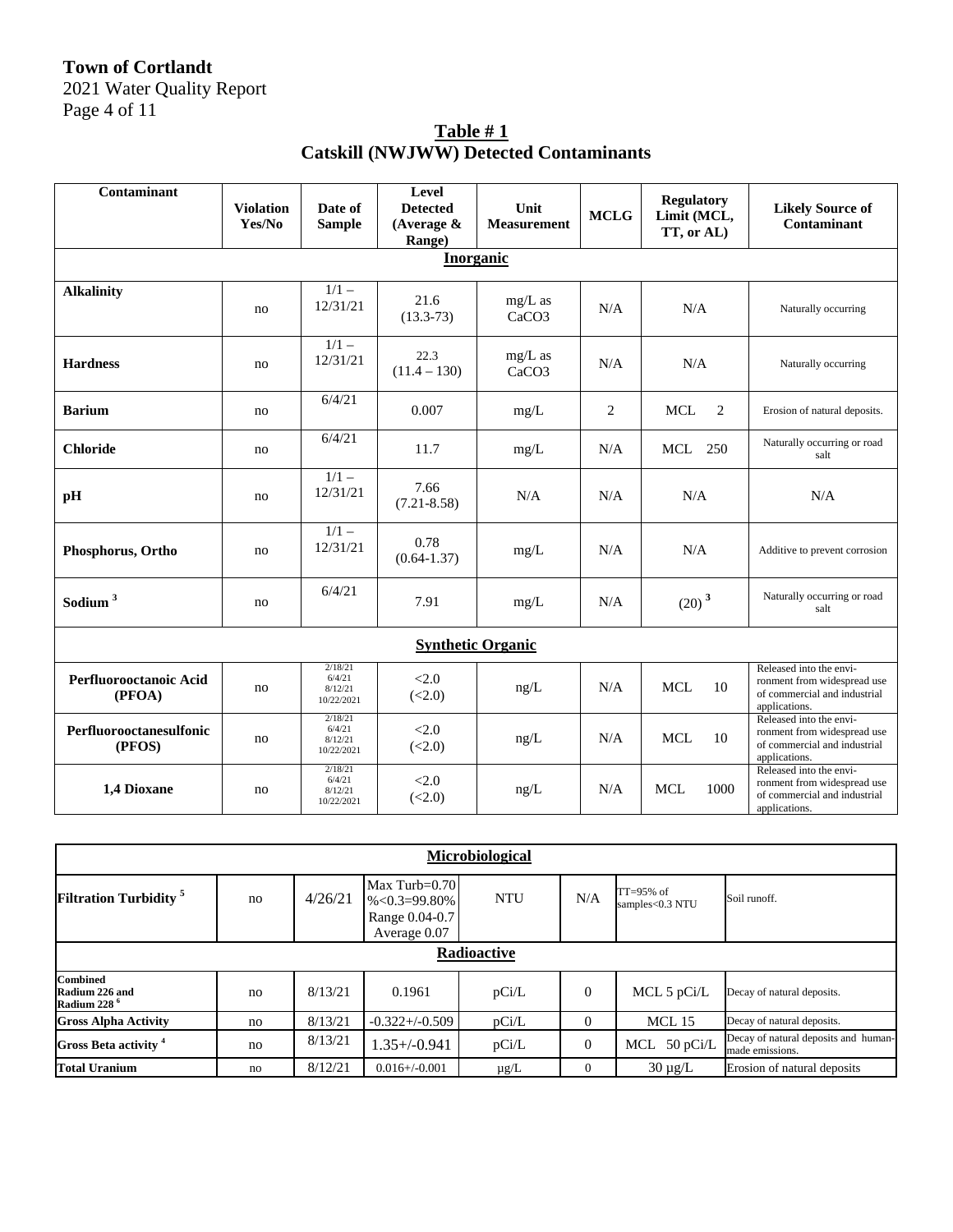**Town of Cortlandt** 

2021 Water Quality Report Page 5 of 11

| <b>Yorktown Consolidated Water District Detected Contaminants</b> |                                |                                            |                             |                                                           |                                                            |        |                                |             |                              |     |                                               |             |                                                                                                     |
|-------------------------------------------------------------------|--------------------------------|--------------------------------------------|-----------------------------|-----------------------------------------------------------|------------------------------------------------------------|--------|--------------------------------|-------------|------------------------------|-----|-----------------------------------------------|-------------|-----------------------------------------------------------------------------------------------------|
|                                                                   | <b>Violatio</b><br>$\mathbf n$ | Date of<br><b>Sample</b>                   |                             |                                                           | <b>Level Detected (Range)</b>                              |        | Unit<br><b>Measurement</b>     |             | <b>MCLG</b>                  |     | <b>Regulatory</b><br>Limit (MCL,              |             | <b>Likely Source of</b>                                                                             |
| <b>Contaminants</b>                                               | Yes/No                         | (Amawalk/<br>Catskill)                     |                             | <b>Amawalk</b>                                            | <b>Catskill</b>                                            |        |                                |             |                              |     | TT, or AL)                                    |             | <b>Contaminants</b>                                                                                 |
| <b>Inorganic</b>                                                  |                                |                                            |                             |                                                           |                                                            |        |                                |             |                              |     |                                               |             |                                                                                                     |
| <b>Alkalinity</b>                                                 | no                             | Daily                                      |                             | 77.60<br>$(56.30-94.00)$                                  | 21.80<br>$(13.30 - 73.00)$                                 |        | mg/L as<br>CaCO <sub>3</sub>   |             |                              | N/A | N/A                                           |             | Naturally occurring                                                                                 |
| <b>Hardness</b>                                                   | no                             | Daily                                      | 83.70<br>$(60.00 - 120.00)$ |                                                           | 22.30<br>$(11.40 - 130.00)$                                |        | $mg/L$ as<br>CaCO <sub>3</sub> |             |                              | N/A | N/A                                           |             | Naturally occurring                                                                                 |
| <b>Barium</b>                                                     | no                             | 6/4/21                                     |                             | 0.0396                                                    | 0.0070                                                     |        | mg/L                           |             |                              | 2   | <b>MCL</b>                                    | 2           | Erosion of natural deposits.                                                                        |
| <b>Chloride</b>                                                   | no                             | 6/4/21                                     |                             | 162                                                       | 11.7                                                       |        | mg/L                           |             |                              | N/A | <b>MCL 250</b>                                |             | Naturally occurring or road salt                                                                    |
| pH                                                                | no                             | Daily                                      |                             | 7.57<br>$(7.24 - 8.01)$                                   | 7.66<br>$(7.21 - 8.58)$                                    |        | N/A                            |             |                              | N/A | N/A                                           |             | N/A                                                                                                 |
| Phosphorus,<br>Ortho                                              | no                             | Daily                                      |                             | 0.80<br>$(0.21 - 1.46)$                                   | 0.78<br>$(0.64 - 1.37)$                                    |        | mg/L                           |             |                              | N/A | N/A                                           |             | Additive to prevent<br>corrosion                                                                    |
| Sodium                                                            | no                             | $6 - 4 - 21$                               |                             | 68.20                                                     | 7.91                                                       |        | mg/L                           |             |                              | N/A | $(20)^1$                                      |             | Naturally occurring or road salt                                                                    |
| <b>Sulfate</b>                                                    | no                             | 6/4/21                                     |                             | 11.1                                                      | < 5.0                                                      |        | mg/L                           |             |                              | N/A | <b>MCL 250</b>                                |             | Naturally occurring                                                                                 |
| Nitrate as N                                                      | no                             | 6/4/21                                     | 0.24                        |                                                           | < 0.050                                                    |        | mg/L                           |             |                              | 10  | 10<br>MCL                                     |             | Erosion of natural deposits,<br>fertilizer runnoff.                                                 |
| <b>Manganese</b>                                                  | no                             | 6/4/21                                     |                             | <b>ND</b>                                                 | 0.012                                                      |        | mg/L                           |             |                              | N/A | N/A                                           |             | Naturally occurring                                                                                 |
| <b>Magnesium</b>                                                  | no                             | 6/4/21                                     | <b>ND</b><br>11.3           |                                                           |                                                            | $mg/L$ |                                | N/A<br>N/A  |                              |     | Naturally occurring                           |             |                                                                                                     |
|                                                                   |                                |                                            |                             |                                                           |                                                            |        | <b>Synthetic Organic</b>       |             |                              |     |                                               |             |                                                                                                     |
| Perfluorooctanoic<br>Acid (PFOA)                                  | no                             | 2/18/21<br>6/4/21<br>8/12/21<br>10/22/2021 | 4.68<br>$(4.4 - 5.0)$       |                                                           | < 2.0<br>(<2.0)                                            |        | ng/L                           |             |                              | N/A | <b>MCL</b>                                    | 10          | Released into the envi-ronment from<br>widespread use of commercial and<br>industrial applications. |
| Perfluorooctanesulfonic<br>Acid(PFOS)                             | no                             | 2/18/21<br>6/4/21<br>8/12/21<br>10/22/2021 |                             | 3.28<br>$(2.7-4.1)$                                       | <2.0<br>(<2.0)                                             |        | ng/L                           |             | N/A                          |     | MCL                                           | 10          | Released into the envi-ronment from<br>widespread use of commercial and<br>industrial applications. |
| 1,4 Dioxane                                                       | no                             | 2/18/21<br>6/4/21<br>8/12/21<br>10/22/2021 |                             | < 2.0<br>(<2.0)                                           | < 2.0<br>(<2.0)                                            |        | ng/L                           |             | N/A                          |     | <b>MCL</b>                                    | 1000        | Released into the envi-ronment from<br>widespread use of commercial and<br>industrial applications. |
| Microbiological                                                   |                                |                                            |                             |                                                           |                                                            |        |                                |             |                              |     |                                               |             |                                                                                                     |
| <b>Contaminants</b>                                               | <b>Violation</b><br>(Yes/No)   | <b>Date of Sample</b><br>Amawalk/Catskill  |                             | Level<br><b>Detected</b><br>Amawalk<br>Average<br>(Range) | Level<br><b>Detected</b><br>Catskill<br>Average<br>(Range) |        | Unit<br><b>Measurement</b>     | <b>MCLG</b> |                              |     | <b>Regulatory</b><br>Limit (MCL,<br>TT or AL) |             | <b>Likely Source of Contaminants</b>                                                                |
| FiltrationTurbidity <sup>4</sup>                                  | No                             | 9/24 &<br>11/8/21 / 4/26/21                |                             | 0.08<br>$(0.04 - 0.38)$                                   | 0.07<br>$(0.04 - 0.7)$                                     |        | <b>NTU</b>                     | N/A         | TT=99% of<br>samples $< 0.3$ |     |                                               | Soil Runoff |                                                                                                     |

**Table** # 2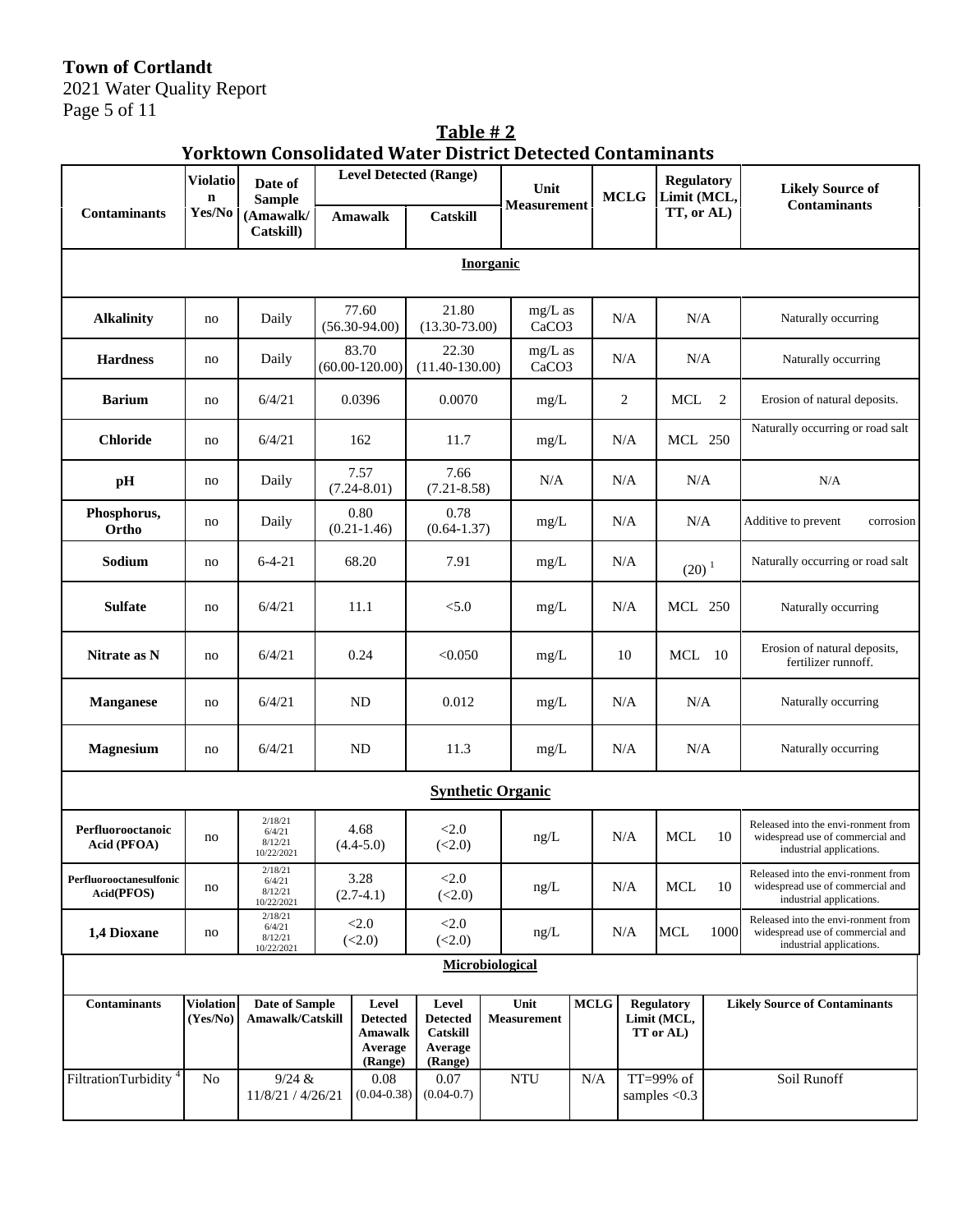# **Town of Cortlandt**  2021 Water Quality Report Page 6 of 11

**Table # 3 Cortlandt Consolidated Water District Detected Contaminants**

| Contaminant<br>(# samples)               | <b>Violation</b>    | <b>Sample Date</b>                           | <b>Level Detected</b><br>(90 <sup>th</sup> Percentile)<br>(ug/L) | <b>Samples</b><br><b>Above</b><br><b>Action Limit</b> | <b>MCLG</b>  | <b>Regulatory</b><br>Limit (MCL,<br>TT, or AL) | <b>Likely Source</b>                                                                                                                                                 |
|------------------------------------------|---------------------|----------------------------------------------|------------------------------------------------------------------|-------------------------------------------------------|--------------|------------------------------------------------|----------------------------------------------------------------------------------------------------------------------------------------------------------------------|
| Lead <sup>2</sup><br>(30)                | N <sub>0</sub>      | 2021                                         | < 1.00<br>$(ND - 9.8)$                                           | $\Omega$                                              | $\mathbf{0}$ | $AI = 15$                                      | Corrosion of Household<br>Plumbing. Erosion of<br>natural deposit                                                                                                    |
| Copper <sup>1</sup><br>(30)              | N <sub>o</sub>      | 2021                                         | 77<br>$(11.0 - 198)$                                             | $\theta$                                              | 1300         | $AL=1300$                                      | Corrosion of Household Plumbing.<br>Erosion of natural deposit                                                                                                       |
| Organic                                  |                     |                                              |                                                                  |                                                       |              |                                                |                                                                                                                                                                      |
| <b>Contaminants</b>                      | Violation<br>Yes/No | Date of<br><b>Sample</b>                     | Average<br>Level<br><b>Detected</b><br>(Range)                   | Unit<br><b>Measurement</b>                            | <b>MCLG</b>  | <b>Regulatory</b><br>Limit (MCL,<br>TT, or AL) | <b>Likely Source of</b><br><b>Contaminants</b>                                                                                                                       |
| Halo acetic Acids                        | N <sub>o</sub>      | Jan2021<br>April2021<br>July2021<br>Oct.2021 | 42.3 $^7$<br>$(14.10 - 93.3)^{8}$                                | $\text{ug/L}$                                         | N/A          | $MCL = 60$                                     | By-product of drinking water<br>disinfection needed to kill harmful<br>organisms                                                                                     |
| Trihalomethanes                          | No                  | Jan2021<br>April2021<br>June2021<br>Oct.2021 | 62.08 <sup>7</sup><br>$(13.4 - 86)^8$                            | $\text{ug/L}$                                         | N/A          | $MCL=80$                                       | By-product of drinking water<br>chlorination needed to kill harmful<br>organisms. TTHMs are formed<br>when source water contains large<br>amounts of organic matter. |
| Turbidity <sup>5</sup><br>(distribution) | N <sub>0</sub>      | 2021                                         | 0.29<br>$(0.05 - 42.5)$                                          | <b>NTU</b>                                            | N/A          | $MCL = 5$                                      | Soil runoff                                                                                                                                                          |
| Chlorine<br>Residual                     | N <sub>0</sub>      | Daily                                        | 0.93<br>$(0.03 - 1.50)$                                          | Mg/l                                                  | N/A          | $MRDL=4$                                       | Water Additive used to<br>Control Microbes.                                                                                                                          |

1. This concentration presented represents the 90<sup>th</sup> percentile of the 30 sites tested for copper in 2021. A percentile is a value on a scale of 100 that indicates the percent of a distribution that is equal to or below it. The 90<sup>th</sup> percentile is equal to or greater than 90% of the copper values detected at your water system. This value was <1 mg/L. The action level was not exceeded at any of the sites tested. Next sampling event will be 2024.

2. This concentration represents the 90<sup>th</sup> percentile of the 30 sites tested for lead in 2021. This value was 0.198 ug/L The action level was not exceeded at any of the sites tested.. Sample frequency for lead & copper is every three years. Next sampling event will be 2024.

3. People on severely restricted sodium diets should not consume water containing more than 20 mg/L of sodium. Water containing more than 270 mg/L of sodium should not be used by people on moderately restrictive sodium diets.

4. Turbidity is a good indicator of the effectiveness of our filtration system. This value is the highest single combined filter measurement. At least 95% of the samples collected must be below 0.30 NTU

5. Turbidity is a measure of the cloudiness of the water. The monthly average must be below 5 NTU.

6. This combined sample collected from the Amawalk treatment plant and Catskill filter plant must be collected every 6 years. The State considers 50 pCi/L to be a level of concern for Beta particles.

7. This level represents the highest value of the location annual running average calculated from the data collected.

8. This range represents the minimum and maximum values out of all the TTHM and HAA5 data collected throughout the year.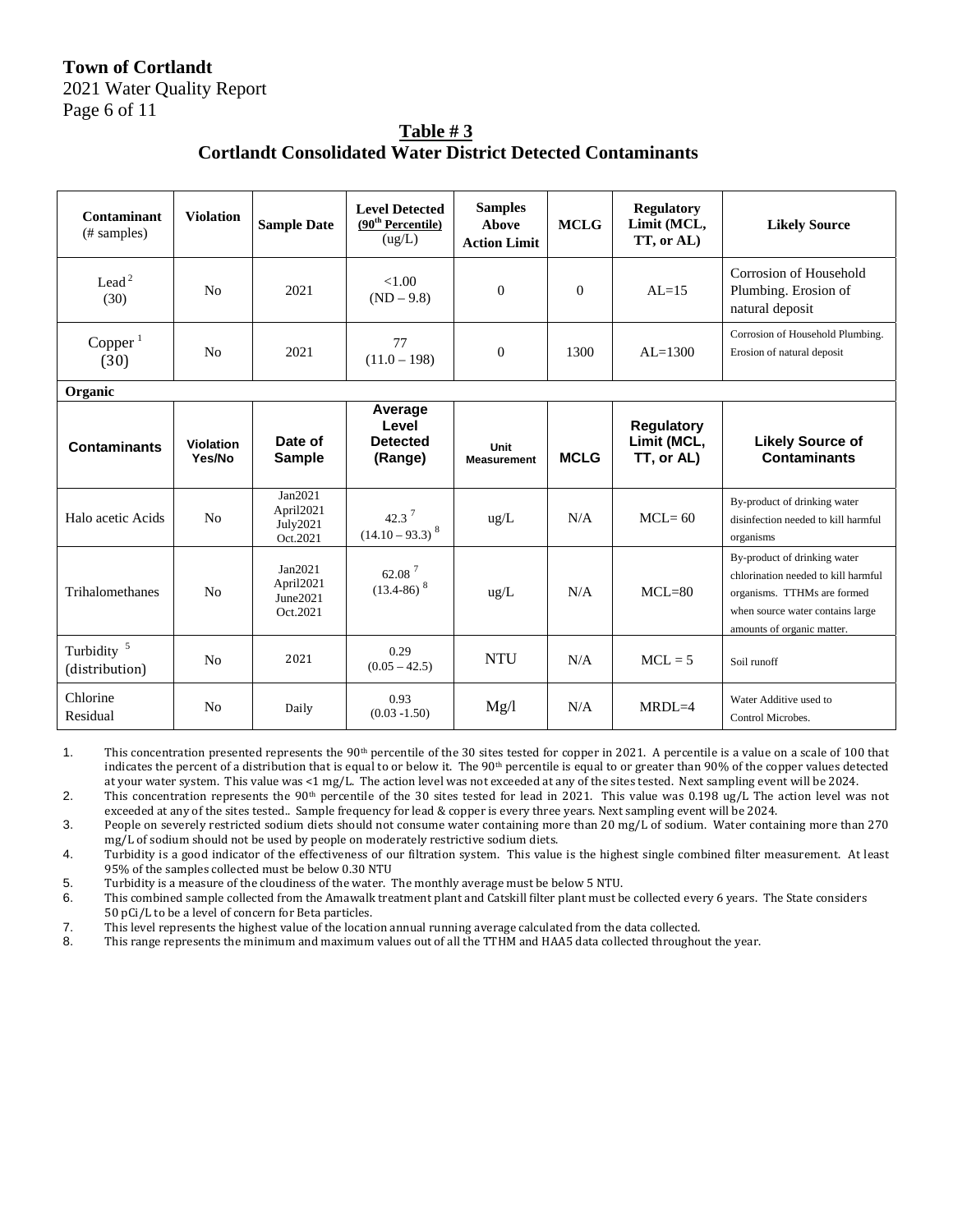# **MONTROSE, YORKTOWN, CORTLANDT REPORT FOR 2021 NON-DETECTED SUBSTANCES AND THE FREQUENCY OF TESTING**

According to State regulations, the following lists of substances (along with test frequencies) were tested for in your drinking water and **not detected**. Bromochloromethane, Bromoform, and dibromoacetic acid was tested quarterly from four sites. Arsenic, beryllium, cadmium, color, mercury, nitrite, selenium, silver, and thallium were tested for annually. Bromomethane, carbon tetrachloride, chloroethane, chloromethane, dibromomethane, dichlorodifluoromethane, 1,1-dichlorrethane, 1,2-dichloroetnane, 1,1-dichloroethene, cis-1, 2-dichlroethene, trans-1, 2 dichloroethene, 1,2-dichloropropane, 1,3-dichloropropane, 2,2-dichloropropane, 1,1-dichloropropene, cis-1, 3-dichloropropene, trans-1, 3 dichlroprpene, methylene chloride, 1,1,1,2-tetrachlorosthane, 1,1,2,2-tetrachlroethane, tetrachloroethene, 1,1,1-trichloroethane, 1,1,2trichloroethane, trichloroethene, trichlorofluoromethane, 1,2,3-trichloropropane, vinyl chloride, benzene, bromobenzene, n-butylbenzene, secbutylbenzene, tert-butylbenzene, chlorobenzene, 2-chlorotoluene, 4-chlorotoluene, 1,2-dichlorobenzene, 1,3-dichlorobenzene, 1,4 dichlorobenzene, ethyl benzene, hexachlorobutadiene, isopropylbenzene, p-isopropyltoluene, napthalene, n-propylbenzene, styrene, toluene, 1,2,3trichlorobenzene, 1,2,4-trichlorobenzene, 1,2,4-trimethylbenzene, 1,3,5-trichloromethylbenzen, p&m-xylene, o-xylene, methyl t-butyl ether, methyl isobutyl ketone, 1,2-dibromoethane, 1,2-dibromo-3-chloropropane, aldrin, dieldrin, chlordane, endrin, heptachlor, heptachlor epoxide, lindane, methoxychlor, toxaphene, proachlor, PCB's, 2,4-D, 2,4,5-T, silvex, dalapon, dicamba, dinoseb, pentachlorophenol, pichloram, alachlor, atrazine, simazine, hexachlorobenzene, hexachlorocyclopentadiene, benzo(a)pyrene, di (2-ethylexyl) adipate, di (2-ethylhexyl) phthalate, aldicarb sulfoxide, aldicarb sulfone, oxamyl, methomyl, 3-hydroxycarbofuran, aldicarb, carbofuran, carbaryl, glyphosate, and diquat were tested annually.

## **DEFINITIONS FOR TABLES**

*Action Level* **(AL)**: The concentration of a contaminant, which, if exceeded, triggers treatment or other requirements that a water system must follow.

*Maximum Contaminant Level* **(MCL)**: The highest level of a contaminant that is allowed in drinking water. MCLs are set as close to the MCLGs as feasible.

*Maximum Contaminant Level Goal* **(MCLG)**: The level of a contaminant in drinking water below which there is no known or expected risk to health. MCLGs allow for a margin of safety.

*Maximum Residual Disinfectant Level* **(MRDL)**: The highest level of a disinfectant allowed in drinking water. There is convincing evidence that addition of a disinfectant is necessary for control of microbiological contaminants.

*Maximum Residual disinfectant Level Goal* **(MRDLG)**: The level of a drinking water disinfectant below which there is no known or expected risk to health. MRDLGs do not reflect the benefits of the use of disinfectants to

control microbiological contamination.

*Micrograms per liter*  $(\mu g/l)$ : Corresponds to one part of liquid in one billion parts of liquid (parts per billion – ppb).

*Milligrams per liter* (mg/l): Corresponds to one part of liquid in one million parts of liquid (parts per million – ppm).

*Nephelometric Turbidity Unit* **(NTU)**: A measure of the clarity of water. Turbidity in excess of 5 NTU is just noticeable to the average person.

*Picocuries per liter (pCi/L)* A measure of the radioactivity in water

*Treatment Technique* **(TT)**: A required process intended to reduce the level of a contaminant in drinking water.

#### **COMMITMENT OF CONTINUING SERVICE**

Again we are pleased to present our annual water quality report. This report covers the results of completed testing done on our water system from January 2021 to December 2021. Your Water District is committed to delivering the best quality drinking water to its residence. We remain committed to meet the challenges of education and of water conservation and of serving the needs of all of our water consumers. For additional information on this report or any questions feel free to contact the Water Division Office at 914-734-1026.

#### **INFORMATION AVAILABLE FROM**

Cortlandt Consolidated Water District 914-734-1026 Westchester County Health Department 914-813-5000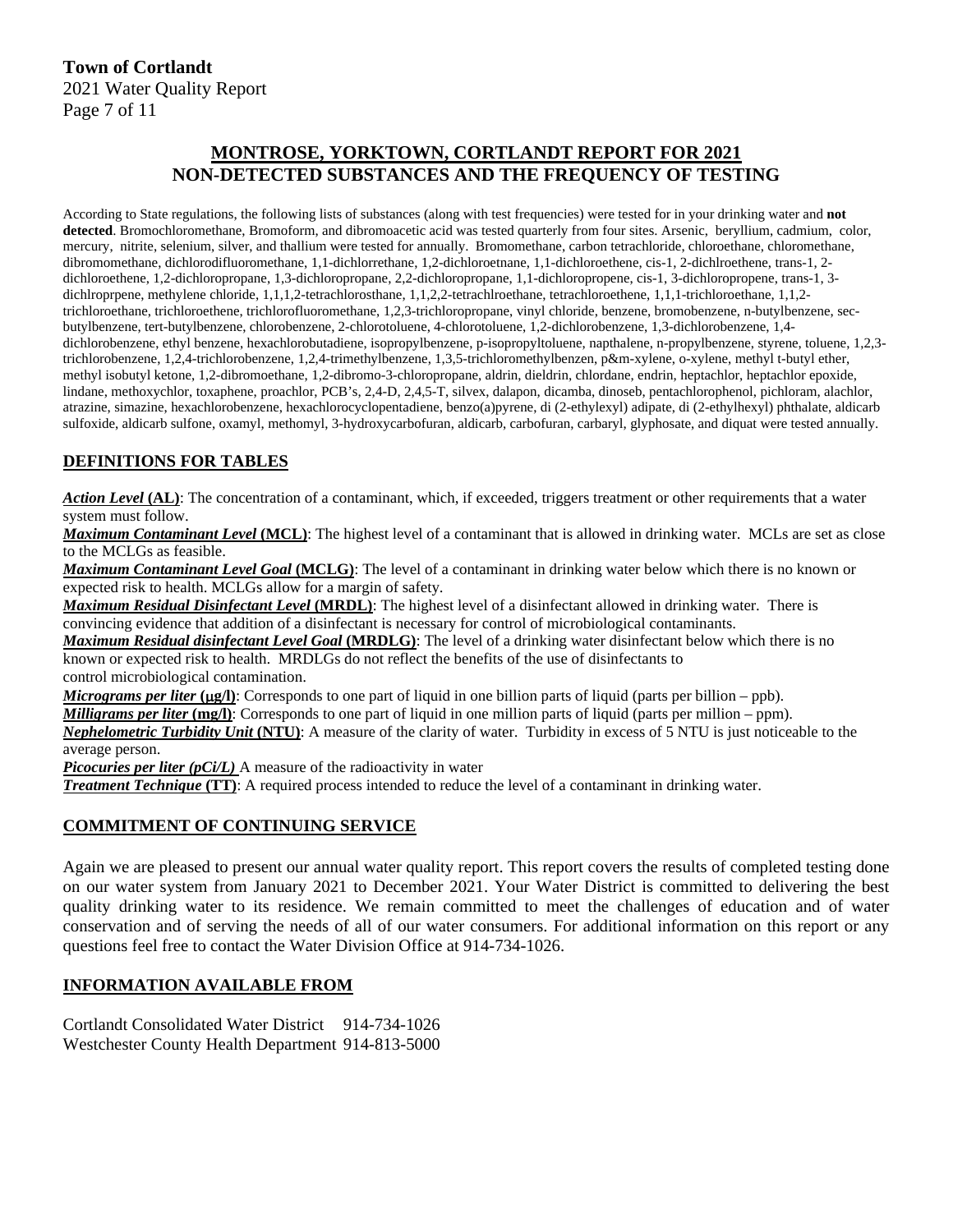#### **INFORMATION ON LEAD**

The information summarized in Table 3 shows that our distribution system had no violations. Lead was below the Action Level of 15 ug/L in 30 of the 30 first draw water samples collected. We present the following required statement on lead in drinking water for your information:

 "If present, elevated levels of lead can cause serious health problems, especially for pregnant women, infants, and young children. It is possible that lead levels at your home may be higher than at other homes in the community as a result of materials used in your home's plumbing. The Cortlandt Water District is responsible for providing high quality drinking water, but cannot control the variety of materials used in plumbing components. When your water has been sitting for several hours, you can minimize the potential for lead exposure by flushing your tap for 30 seconds to 2 minutes before using water for drinking or cooking. If you are concerned about lead in your water, you may wish to have your water tested. Information on lead in drinking water, testing methods, and steps you can take to minimize exposure is available from the Safe Drinking Water Hotline (1-800-426-4791) or at http://www.epa.gov/safewater/lead."

#### **WHAT DOES THIS INFORMATION MEAN?**

As you can see by the tables in the previous section, our system had no violations with respect to contaminants. We have learned through our testing that some contaminants have been detected; however, these contaminants were detected below the level allowed by the New York State Department of Health.

The appropriate updated Emergency Response Plan and Vulnerability Assessment was submitted and approved in 2021 by the New York State Department of Health.

#### **IS OUR WATER SYSTEM MEETING OTHER RULES THAT GOVERN OPERATIONS?**

We are required to monitor your drinking water for specific contaminants on a regular basis. Results of regular monitoring are an indicator of whether or not your drinking water meets health standards.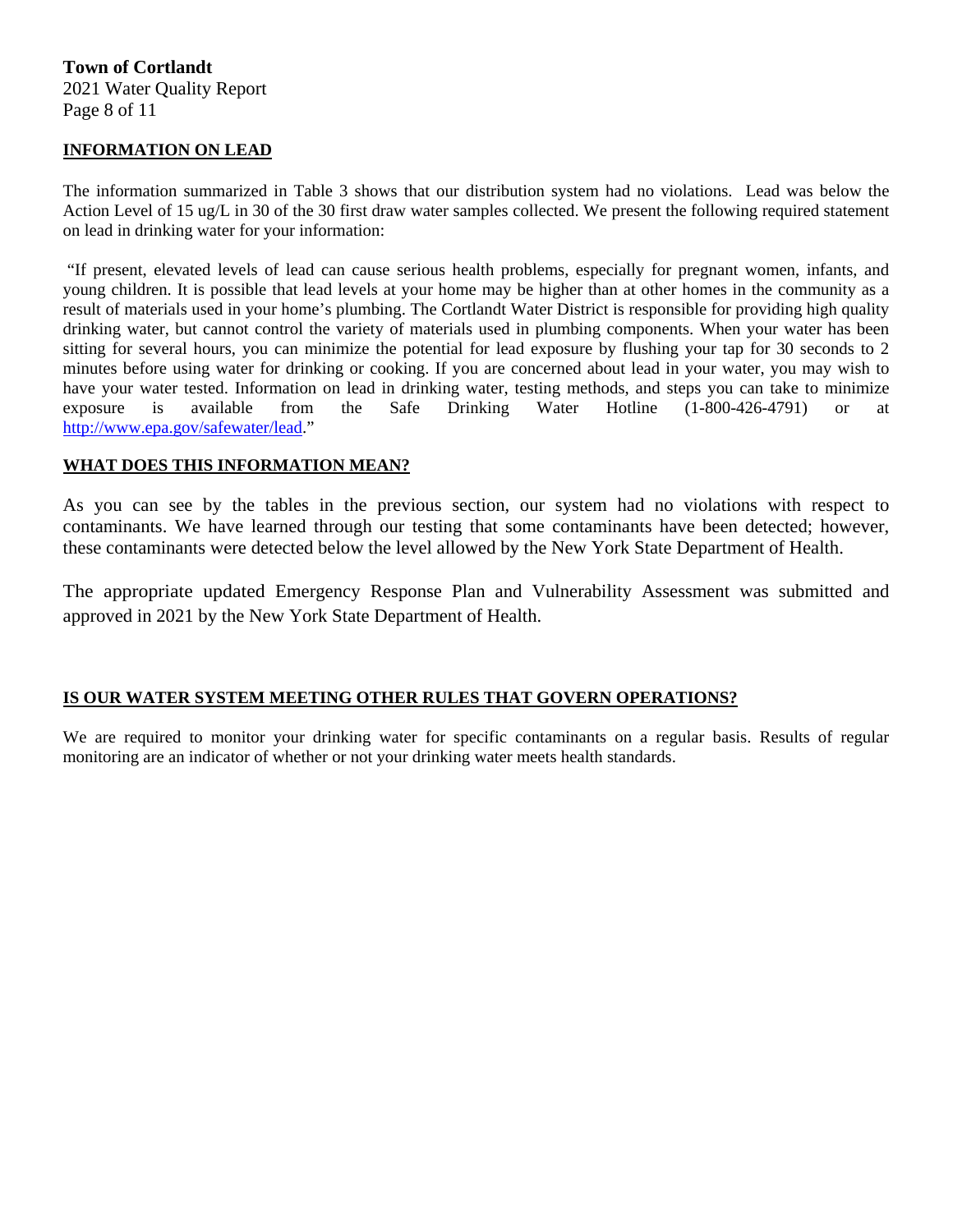**Town of Cortlandt**  2021 Water Quality Report Page 9 of 11



# **WATER CONSERVATION**

### *Please be aware that although the Town of Cortlandt has not implemented any restrictions on water usage at this time, it is expected that we all conserve this natural resource.*

Here are some ways that you can help save water and money:

- Repair all leaks promptly. Leaks waste water 24 hours a day, 7 days a week. Check all faucets and toilets for leaks.
- Install aerators on all sinks and use a high-pressure, low-flow showerhead. Replacing old fixtures with water conserving models can produce substantial savings without reducing effectiveness and comfort.
- Water your gardens and lawns in the early morning or evening instead of the heat of the day to reduce evaporation.
- Do not over-water! Measure the rainfall and install the proper moisture sensors on your lawn sprinkler systems. Your lawn only needs one inch of water per week. Your gardens may need more, you can usually tell by the droop of the leaves. Using too much water is not only expensive but can cause damage. If you do water, water deeply, not in short busts.
- Raise the blade on your mower and keep the grass longer, leave the clippings on the lawn as compost. This will lead to a more robust and healthier lawn.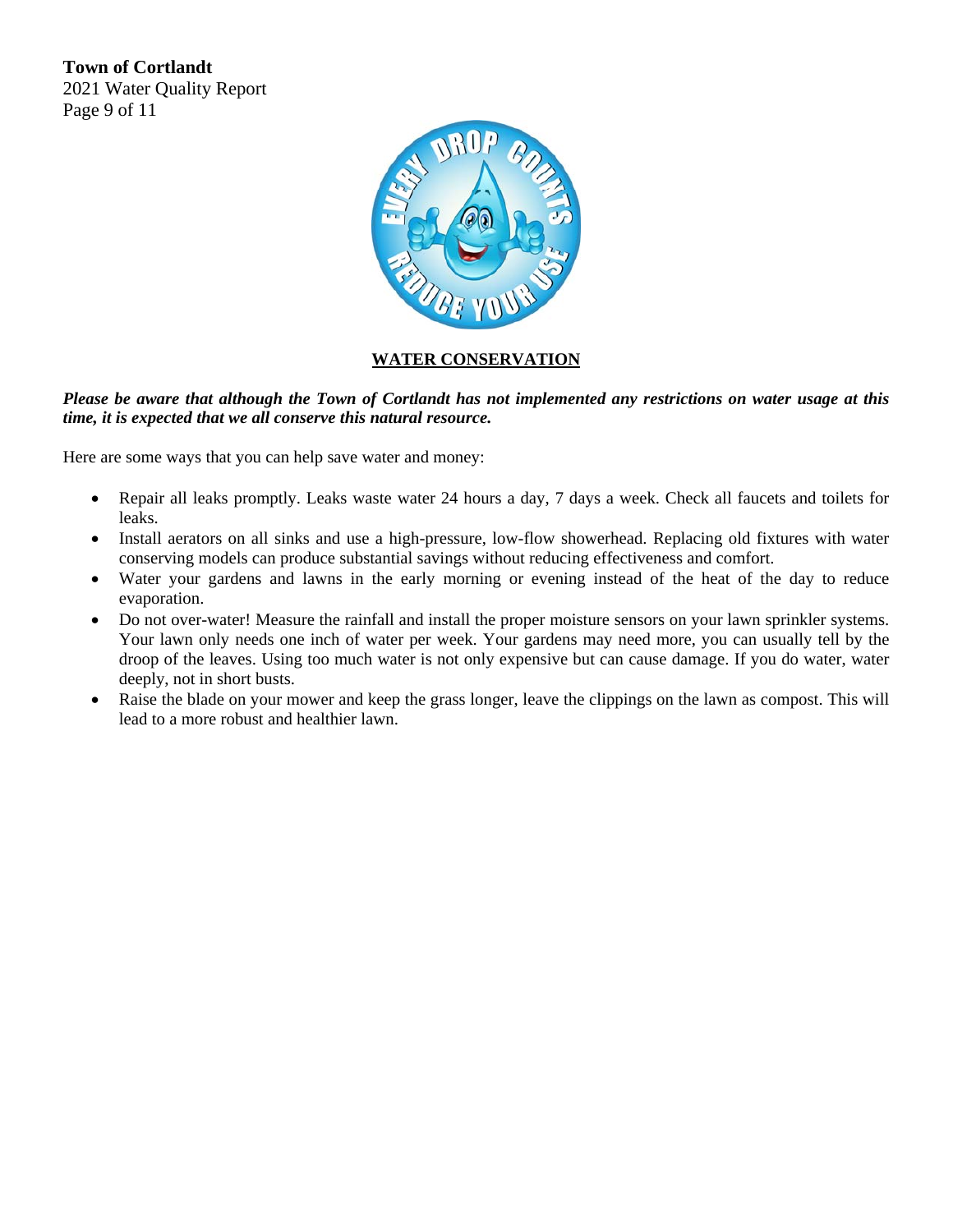### **Town of Cortlandt**  2021 Water Quality Report

Page 10 of 11

## **COMPLETED PROJECTS**

### *REPLACEMENT WATER MAINS FOR SHERWOOD ROAD RESIDENTS:*

New ductile iron water mains, fire hydrants and valves have been replaced on Sherwood Road.

We performed our annual fire hydrant flushing program which serves two functions: the first is clearing the water mains of sediment and debris, the second is it gives us the opportunity to operate each hydrant and find any that may be in need of repair and/or service.

We currently perform annual leak detection surveys for our entire system. This allows us to find and address all the leaks throughout our distribution system.

We are continuing to update our GIS system, which is used to locate hydrants, water mains, and curb box. The system is also used to create work orders used for the daily operations of the system.

#### **PROPOSED PROJECTS FOR 2022**

#### *FIRE HYDRANT INSPECTION, REPAIR AND REPLACEMENT PROGRAM*:

The Cortlandt Consolidated Water District has developed an aggressive Fire Hydrant inspection program that will exercise, inspect and repair hydrants throughout Town.

#### *NEW WATER MAIN TO CONNECT TO 24" TRANSMISSION MAIN:*

The Town is currently working on the installation of a new water main feed to our Croton Park Colony water storage tanks. This will allow the filling of our storage tanks directly from the 24" Northern Westchester Joint Water Works transmission main that exists along the Route 202/35 corridor.

#### *REPLACEMENT WATER MAINS FOR CROTON PARK ROAD RESIDENTS:*

Plans have been submitted to Westchester County Department of Health for the replacement of ACP water mains on Croton Park Road. We expect to have the project complete by the end of summer 2023.

#### **SUMMARY**

Thank you for allowing us to continue to provide you and your family with quality drinking water this year. We ask that all our customers help us protect all of our water sources, which are the heart of our community. Please do not hesitate to call our office at (914) 737-0100 if you have questions or concerns.